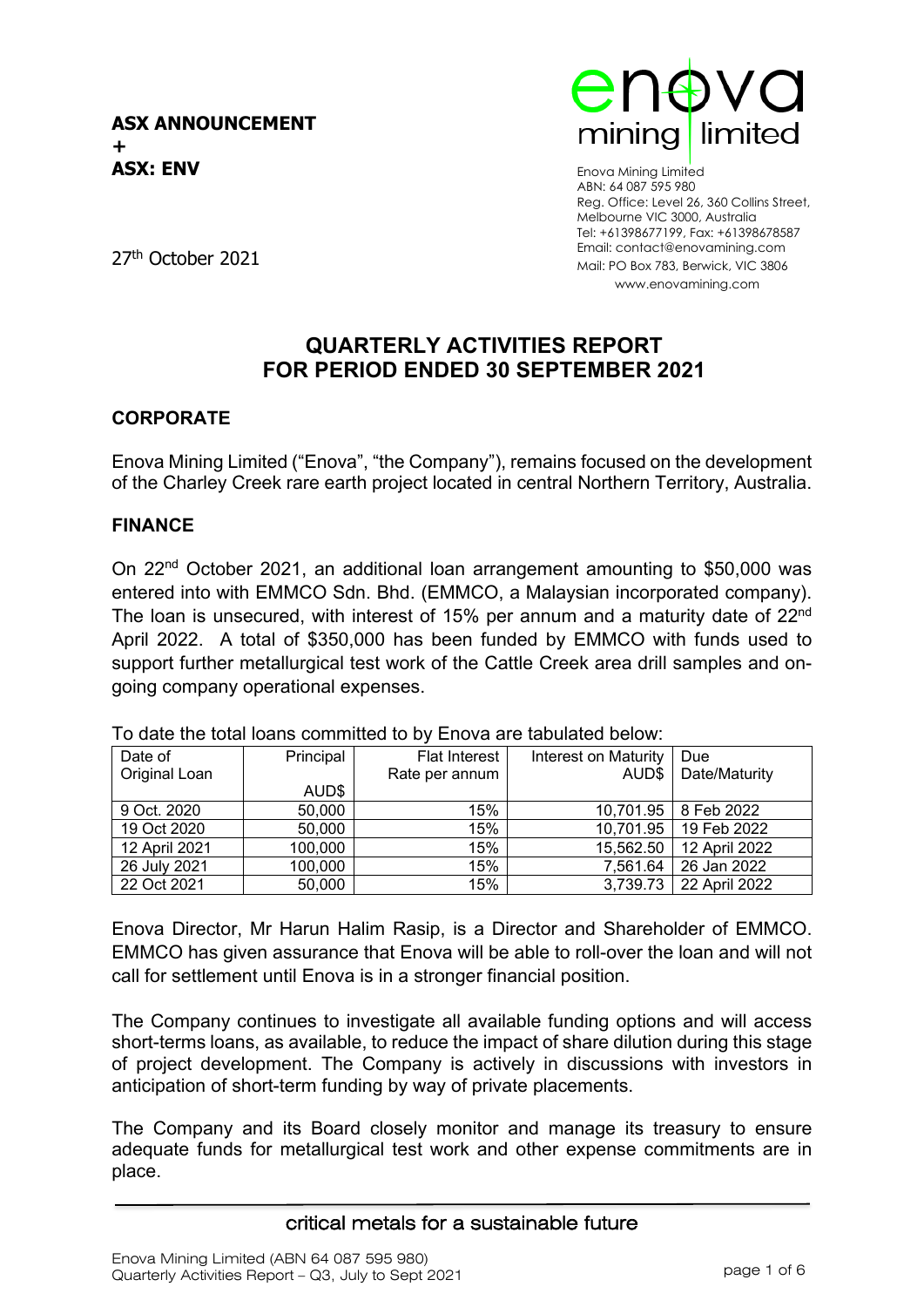### **PROJECT DEVELOPMENT STRATEGY**

### **Background Information**

In 2019, the Company completed air-core drilling at Cattle Creek for both resource estimation and for metallurgical testing. This program explored mineralised zones below alluvium/sediments at depth (up to 60 metres in depth). The core program consisted of 105 vertical NQ air-holes drilled to bedrock on a regular 15 (east-west) x 7 (north-south) grid, with nominal dimensions of 200m x 400m between each hole respectively. A further 34 holes were drilled as infill and re-drill holes for check purposes in the same program. This provides added drill hole density in the areas of interest. Assays for these holes were put on hold due to budget reasons.

Elevated grades of rare earth elements (REE) and scandium (Sc) were identified below the alluvium/sediments at the northern extent of Cattle Creek. The respective lithologic sequence beyond the alluvium, with increasing depth, are weathered metasediments, saprolite and weathered bedrock horizons. Enriched clay zones appear within the saprolite, which can be highly enriched in REE and Sc.

In April 2020, the Company commenced preliminary leach tests ('sighter tests') using the services of Brisbane Metallurgical Laboratories (BML), Brisbane. During the latter half of 2020, the Company has accumulated data regarding the natural particle sizing and metal deportment for each major rock type to target certain size fraction for preconcentration of metals prior to gravity and/or leaching processes. Four batches of leaching tests have been completed in 2021. Each batch tested different leach conditions and rock types. Testing focuses on leaching REE and Sc from saprolite rock types. The testing process has been slowed by COVID restrictions and a backlog of assays at the laboratories.

Further details of our tests for the quarter are provided in the Project Activity section of this report.

### **Enova Mining Strategy**

Our immediate strategy focuses on high value mineral zones, identified from our drilling, that will form the basis of the future project. Laboratory test work is necessary to identify and assess hydrometallurgical leach processes to concentrate and recover REE and Sc from higher-grade weathered material below the alluvium horizons. This first step will provide information required as the basis for a process plant design concept, which can then be economically assessed. This work shall enhance the existing gravity process plant project or spawn a new project concept. An added leach plant operation will benefit the project by generating additional resources and mineral value only recoverable by leach processing.

The Company is progressing with the following work programme, in order of priority:

1. Complete metallurgical tests.

Over the last 12-months, Enova's leach test work is incrementally improving its in-house chemical extraction techniques for the recovery of valuable minerals (REE and Sc) and to reduce acid consumption. Tests are honing a combination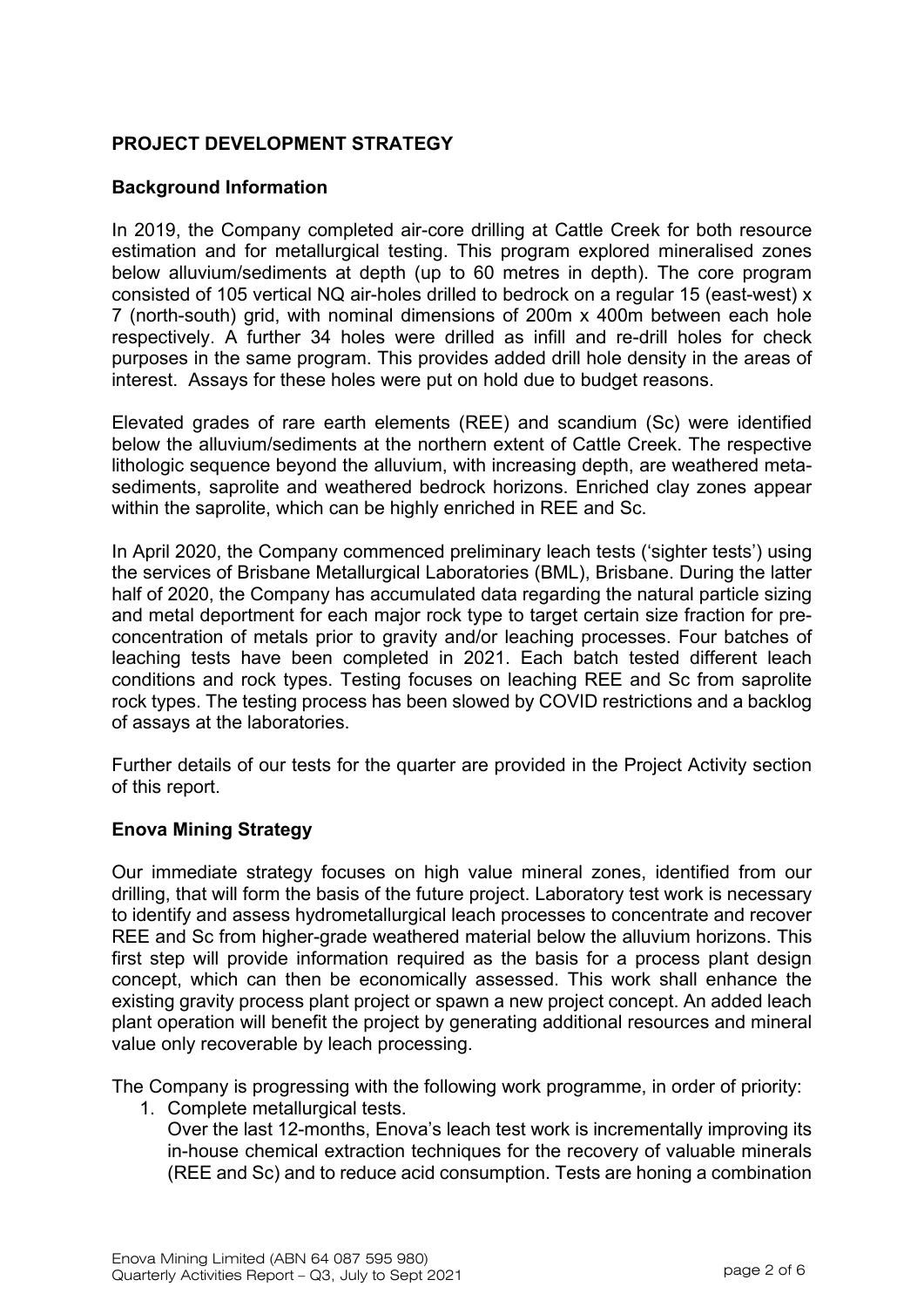of process techniques, with consideration of practical scalability. Test work must be of a confidence level that confirm 'reasonable' expectations for a selected treatment process to be a commercial success;

- 2. Based on the results from the metallurgical tests above, independent consultants will be engaged to peer-review on-going test work. Following this, engineers will determine the conceptual plant design case and provide With sufficient confidence from our metallurgical tests, we expect to finalise our conceptual process flowsheet and estimate key project parameters and costs. This will allow Enova to assess the viability of this process and to ascribe economic cut-off grade(s) to resource data and move forward with supporting resource reporting work. Enova has identified process engineering consultants to review metallurgical test work to assist in the process design;
- 3. Using samples from 34 infill holes, selected drill intervals are currently being used for metallurgical tests. This material is also assayed and used to enhance our drill database. This data combined with the existing database will be used to update the resource block model;
- 4. Continue independent technical development of the existing resource grade model using updated drill information, focusing on mineralized zones that support the project concept;
- 5. With the above technical work complete, Enova can report 'significant drilling' intercept results and a technical summary of metallurgical work with a work schedule and budget estimate;
- 6. Pending further funding, Enova will recommence finalizing the resource model and thereafter undertake economic pit optimization and mine planning work,
- 7. Finalise JORC 2012 RPEEE (Reasonable Prospects of Eventual Economic Extraction test) requirements and complete the resource estimate for publication;
- 8. Secure funding to proceed with the scoping study.

Enova expects to publish significant results from the 2019 drilling programme and the metallurgical results from leach test work in late 2021. A resource statement announcement is then planned by early 2022.

Enova is actively seeking interest and support from 'Sophisticated Investors'. Failing this, the Company will seek public funding, by preparing an Information Memorandum and engaging an advisor to assist in raising funds.

### **PROJECT ACTIVITY**

Current metallurgical leach testing continues using the services of BML in Brisbane Australia. Metallurgical samples are taken from drill sample intervals selected from 34 infill and redrill/twinned holes yet to be assayed. These samples are made up from drill hole intervals passing through the enriched grade saprolite and puggy clay zones. Enova is investigating the sizing and leach character of specific rock types within the mineralized zone, such as weathered meta-sediments, weathered saprolite variants (ferruginous, mottled, pallid), clays and weathered bedrock. The saprolite horizon and puggy clay zones are of primary economic interest due to significant localized zones of high-grade REE and Sc.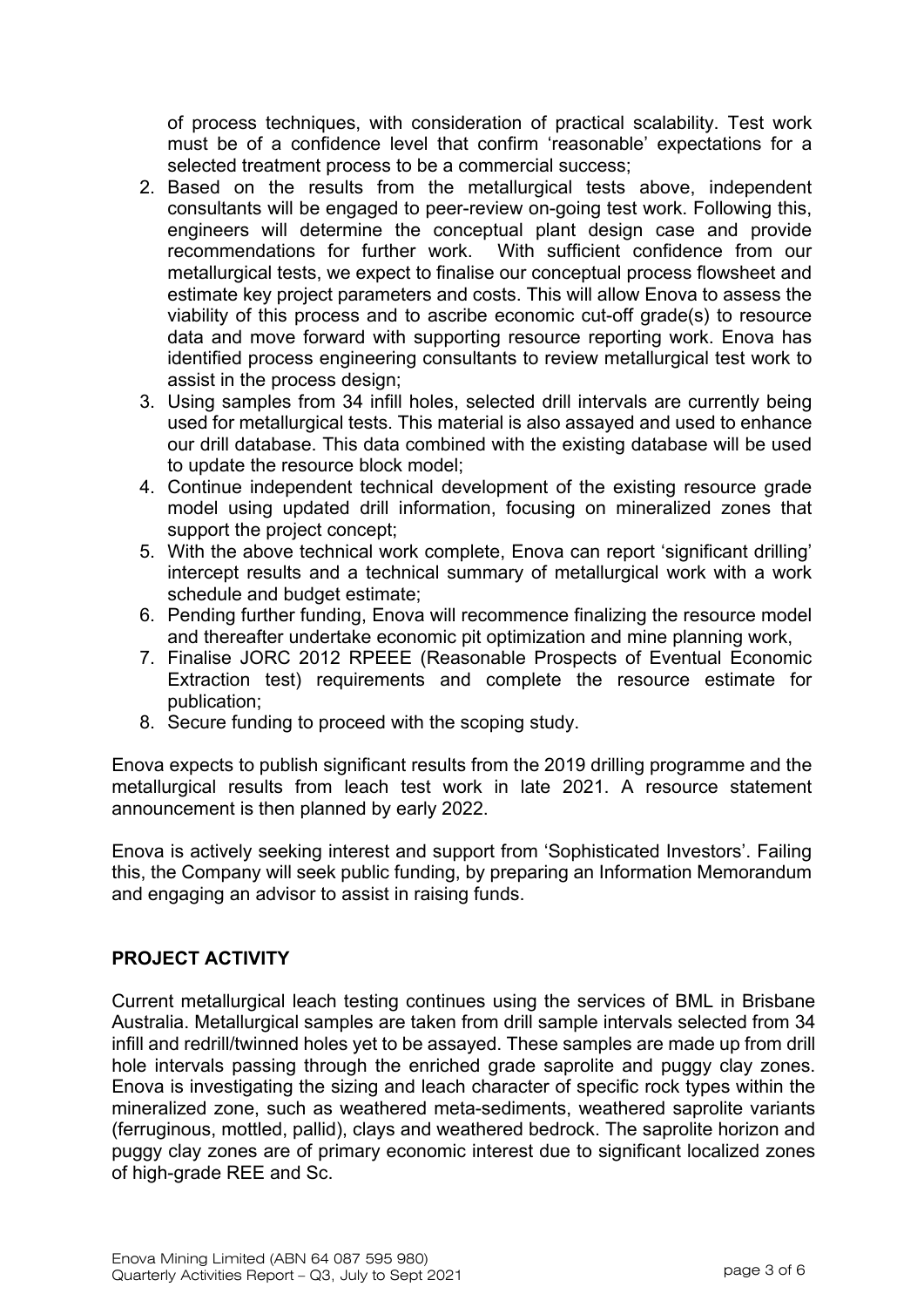Enova received assays from a further 71 samples from the 2019 infill drilling programme, mainly to generate samples for the latest round of metallurgical testing. These samples will also provide added assay information to the drilling database. This database will ultimately be used for grade modelling later this year. Arrangements are in place with SRK Perth to commence a model update in late November 2021. This model will incorporate data from prior drilling.

As reported last quarter, encouraging results were received from leach tests in April. Two additional test results were received in May and June, respectively. Three leach tests were completed during the September quarter. The tests successfully achieved high leach efficiency with lower acid consumption. Tests reduced acid consumption by half without affecting the leach efficiency or duration. One test result was extremely encouraging, indicating high leach efficiency is possible without roasting at the low acid consumption levels. Puggy clay (PC) was tested for the first time. Based on drilling data, PC is identified to contain higher Sc and REE grades than any other rock type. The clay tended to clump during the roasting process and leach process test. Despite less-than-ideal physical conditions of clay in leach, the leach efficiency was surprisingly high. Alternate sample preparation techniques are available to overcome this in the future. Few commercial laboratories can accurately measure the spectrum of metals for diagnostic leaching work. Due to industry high demand and few laboratories capable of doing the work, assay turn-around is slow. The whole process of sample preparation, testing, assay work and interpretation, and reaction to results can take up to 10 weeks.

Rather than continue further remote testing, Enova will seek an expert metallurgical engineering group to review the metallurgical test work completed to date. During the quarter, Enova compiled results from test work and developing an operational case proposal in-house. Enova has agreed in principle to engage consultants Engenium Brisbane of the Stantec group, to peer review our work and assist with metallurgical development. This work will principally include reviewing test work commenced in 2019 until present, advising and overseeing future test work with the view to supporting a commercial leach operation. The Scope of Work will be finalized after the compilation is complete in October. This review will lead to a process plant concept that will provide supporting information necessary for the JORC code RPEEE. The study may require follow up tests which will further delay completing the resource estimate.

### **TENEMENTS**

There has been no change in tenement holdings since the March 2020 quarter and no tenement reductions are planned in 2021.

Further information about Enova is available at our website [www.enovamining.com.](http://www.enovamining.com/)

The market will be kept appraised of developments, as required under ASX Listing Rules and in accord with continuous disclosure requirements.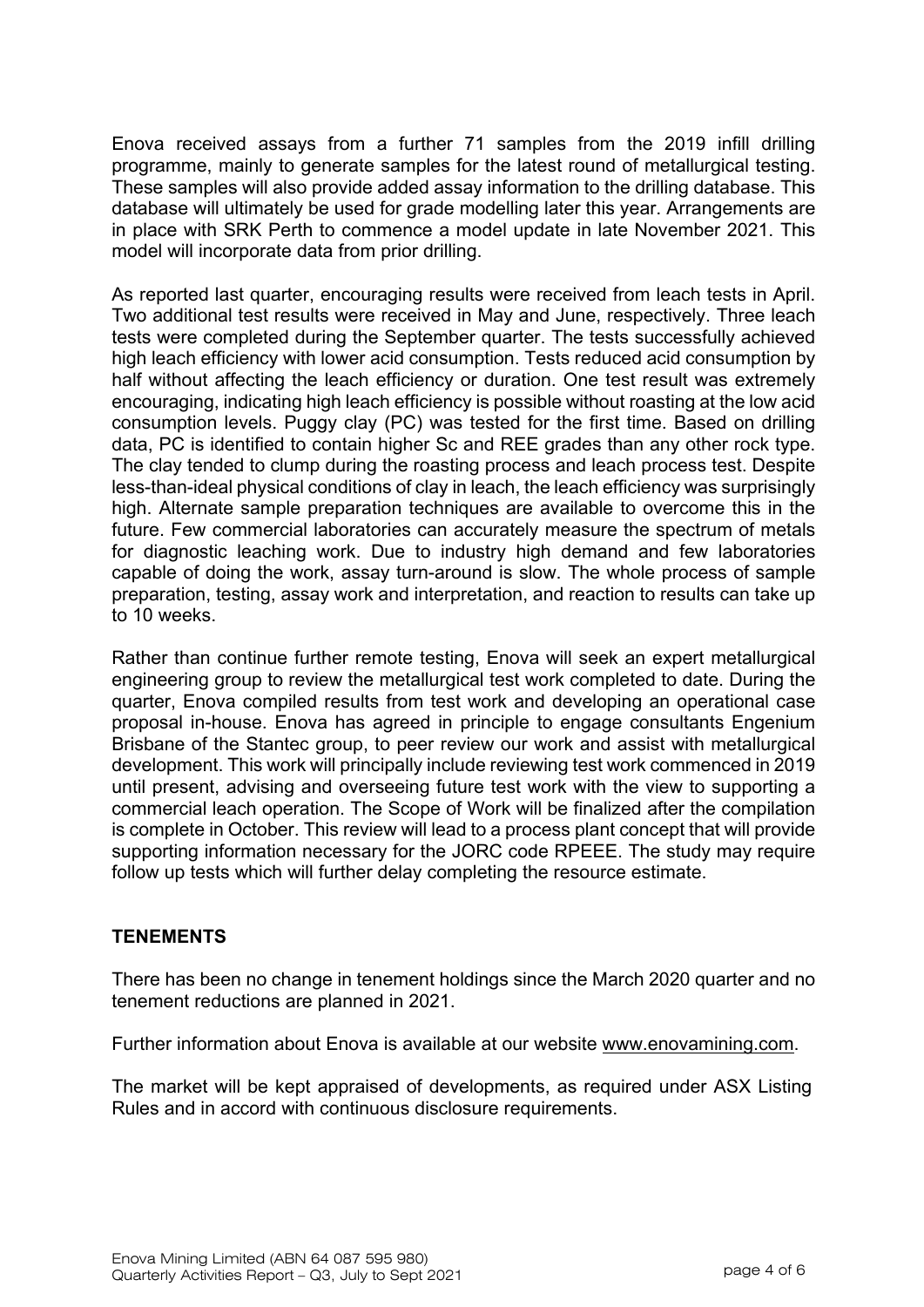### **Approved for release by the Board of Enova Mining Limited**

Eric Vesel, CEO/ Executive Director. **Enova Mining Limited**

#### **Contact details:** [eric@enovamining.com](mailto:eric@enovamining.com)

#### **About the Charley Creek Project**

The Charley Creek rare earth project is located 110 km W-NW of Alice Springs in the central Northern Territory, Australia (see map below, Figure 1). Enova Mining Limited, with 100% project equity, is working to re-establish a resource statement and scoping study. The project is well positioned to be a low environmental impact mine with few encumbrances. Conditions are ideal for low-cost mining, in low laying topography with dry free-dig material. Following a comprehensive drilling programme at Cattle Creek in 2019, over an area of 10 sq.km, metallurgical laboratory test-work is investigating the recovery of rare earth and scandium metals. The targeted final products are high purity rare earth and scandium oxide/hydroxide/carbonates, suitable for export to downstream high-purity product refiners, with potential industrial mineral by-products.

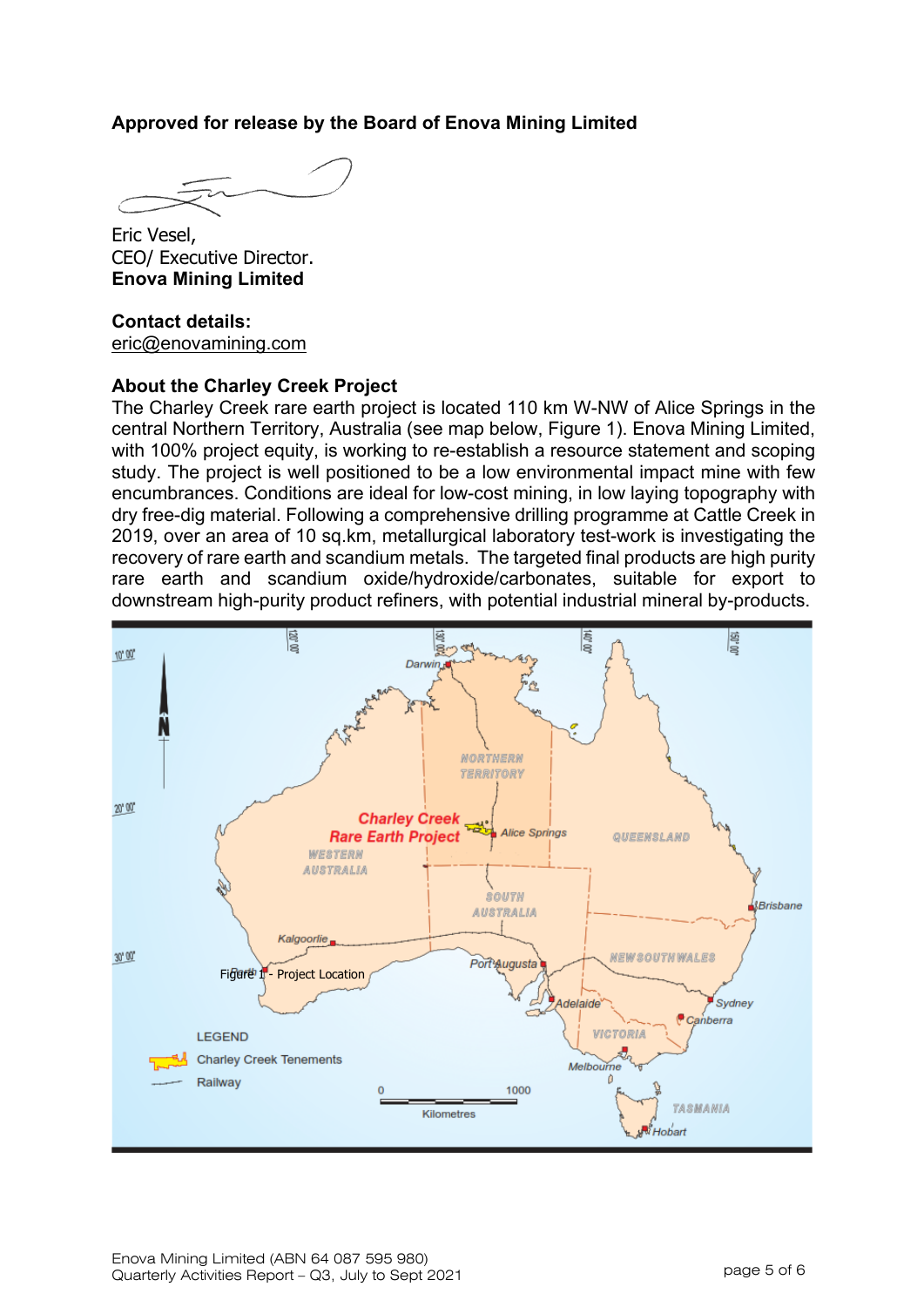#### **Disclaimer**

This ASX announcement (Announcement) has been prepared by Enova Mining Limited ("Enova" or "the Company"). It should not be considered as an offer or invitation to subscribe for or purchase any securities in the Company or as an inducement to make an offer or invitation with respect to those securities. No agreement to subscribe for securities in the Company will be entered into on the basis of this Announcement.

This Announcement contains summary information about Enova, its subsidiaries, and their activities, which is current as at the date of this Announcement. The information in this Announcement is of a general nature and does not purport to be complete nor does it contain all the information which a prospective investor may require in evaluating a possible investment in Enova.

By its very nature exploration for minerals is a high-risk business and is not suitable for certain investors. Enova's securities are speculative. Potential investors should consult their stockbroker or financial advisor. There are many risks, both specific to Enova and of a general nature which may affect the future operating and financial performance of Enova and the value of an investment in Enova including but not limited to economic conditions, stock market fluctuations, commodity price movements, regional infrastructure constraints, timing of approvals from relevant authorities, regulatory risks, operational risks and reliance on key personnel.

Certain statements contained in this announcement, including information as to the future financial or operating performance of Enova and its projects, are forward‐looking statements that: may include, among other things, statements regarding targets, estimates and assumptions in respect of mineral reserves and mineral resources and anticipated grades and recovery rates, production and prices, recovery costs and results, capital expenditures, and are or may be based on assumptions and estimates related to future technical, economic, market, political, social and other conditions; are necessarily based upon a number of estimates and assumptions that, while considered reasonable by Enova, are inherently subject to significant technical, business, economic, competitive, political and social uncertainties and contingencies; and, involve known and unknown risks and uncertainties that could cause actual events or results to differ materially from estimated or anticipated events or results reflected in such forward‐looking statements.

Enova disclaims any intent or obligation to update publicly any forward-looking statements, whether because of new information, future events, or results or otherwise. The words 'believe', 'expect', 'anticipate', 'indicate', 'contemplate', 'target', 'plan', 'intends', 'continue', 'budget', 'estimate', 'may', 'will', 'schedule' and similar expressions identify forward-looking statements.

All forward-looking statements made in this announcement are qualified by the foregoing cautionary statements. Investors are cautioned that forward-looking statements are not guarantee of future performance and accordingly investors are cautioned not to put undue reliance on forward‐looking statements due to the inherent uncertainty therein. No verification: although all reasonable care has been undertaken to ensure that the facts and opinions given in this Announcement are accurate, the information provided in this Announcement has not been independently verified.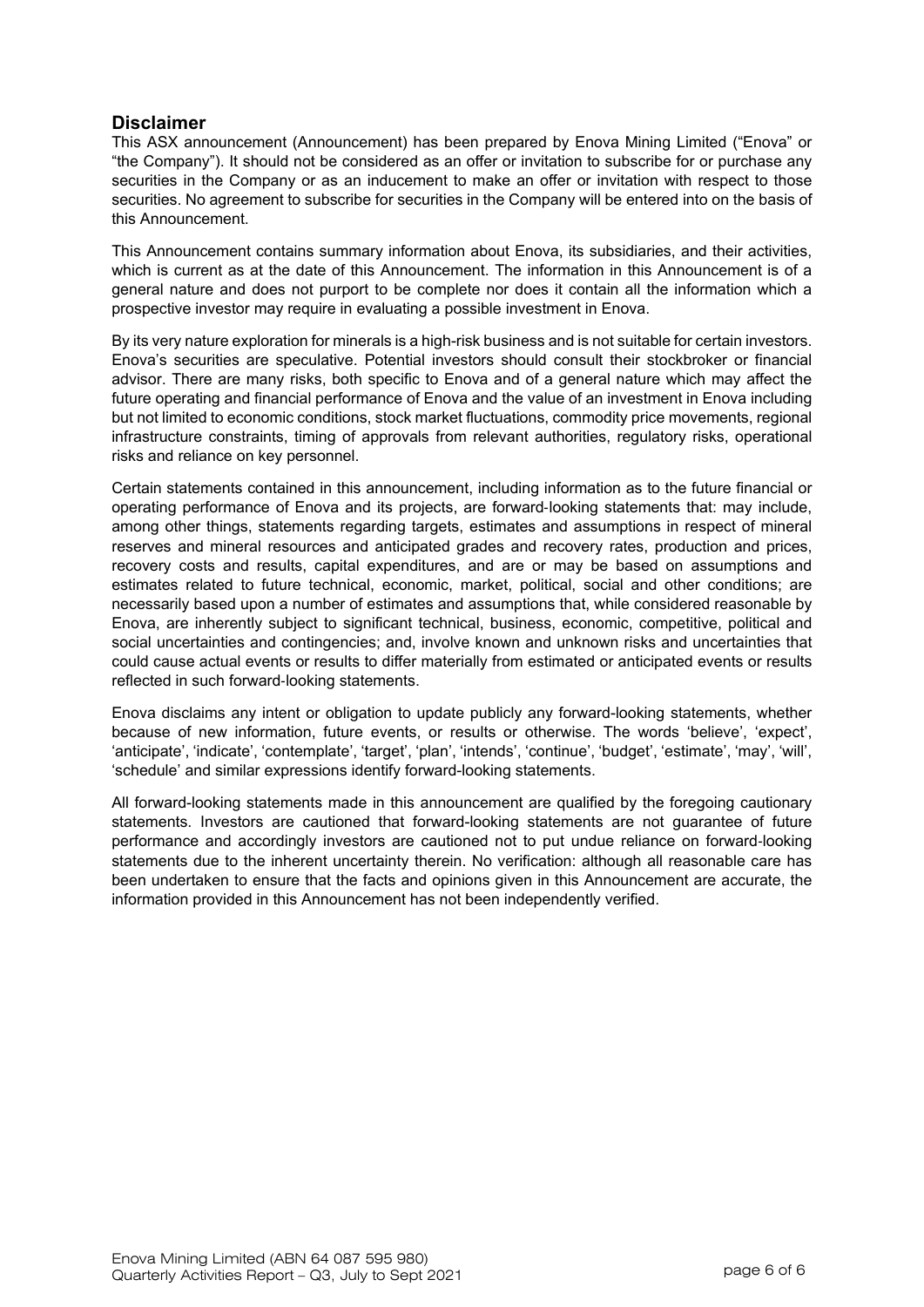# **Appendix 5B**

# **Mining exploration entity or oil and gas exploration entity quarterly cash flow report**

| <b>Enova Mining Limited</b> |                                   |
|-----------------------------|-----------------------------------|
| ARN                         | Quarter ended ("current quarter") |
| 64 087 595 980              | 30 September 2021                 |

|     | <b>Consolidated statement of cash flows</b>            | <b>Current quarter</b><br>\$A'000 | Year to date (9<br>months)<br>\$A'000 |
|-----|--------------------------------------------------------|-----------------------------------|---------------------------------------|
| 1.  | Cash flows from operating activities                   |                                   |                                       |
| 1.1 | Receipts from customers                                |                                   |                                       |
| 1.2 | Payments for                                           |                                   |                                       |
|     | (a) exploration & evaluation                           | (31)                              | (78)                                  |
|     | development<br>(b)                                     |                                   |                                       |
|     | production<br>(c)                                      |                                   |                                       |
|     | staff costs<br>(d)                                     |                                   |                                       |
|     | (e) administration and corporate costs                 | (49)                              | (126)                                 |
| 1.3 | Dividends received (see note 3)                        |                                   |                                       |
| 1.4 | Interest received                                      |                                   |                                       |
| 1.5 | Interest and other costs of finance paid               |                                   |                                       |
| 1.6 | Income taxes paid                                      |                                   |                                       |
| 1.7 | Government grants and tax incentives                   |                                   |                                       |
| 1.8 | Other (GST & Workers Compensation<br>Insurance Refund) | 4                                 | 14                                    |
| 1.9 | Net cash from / (used in) operating<br>activities      | (76)                              | (190)                                 |

| 2.  | Cash flows from investing activities |
|-----|--------------------------------------|
| 2.1 | Payments to acquire or for:          |
|     | entities<br>(a)                      |
|     | tenements<br>(b)                     |
|     | property, plant and equipment<br>(C) |
|     | exploration & evaluation<br>(d)      |
|     | investments<br>(e)                   |
|     | other non-current assets<br>(f)      |

ASX Listing Rules Appendix 5B (17/07/20) Page 1 + See chapter 19 of the ASX Listing Rules for defined terms.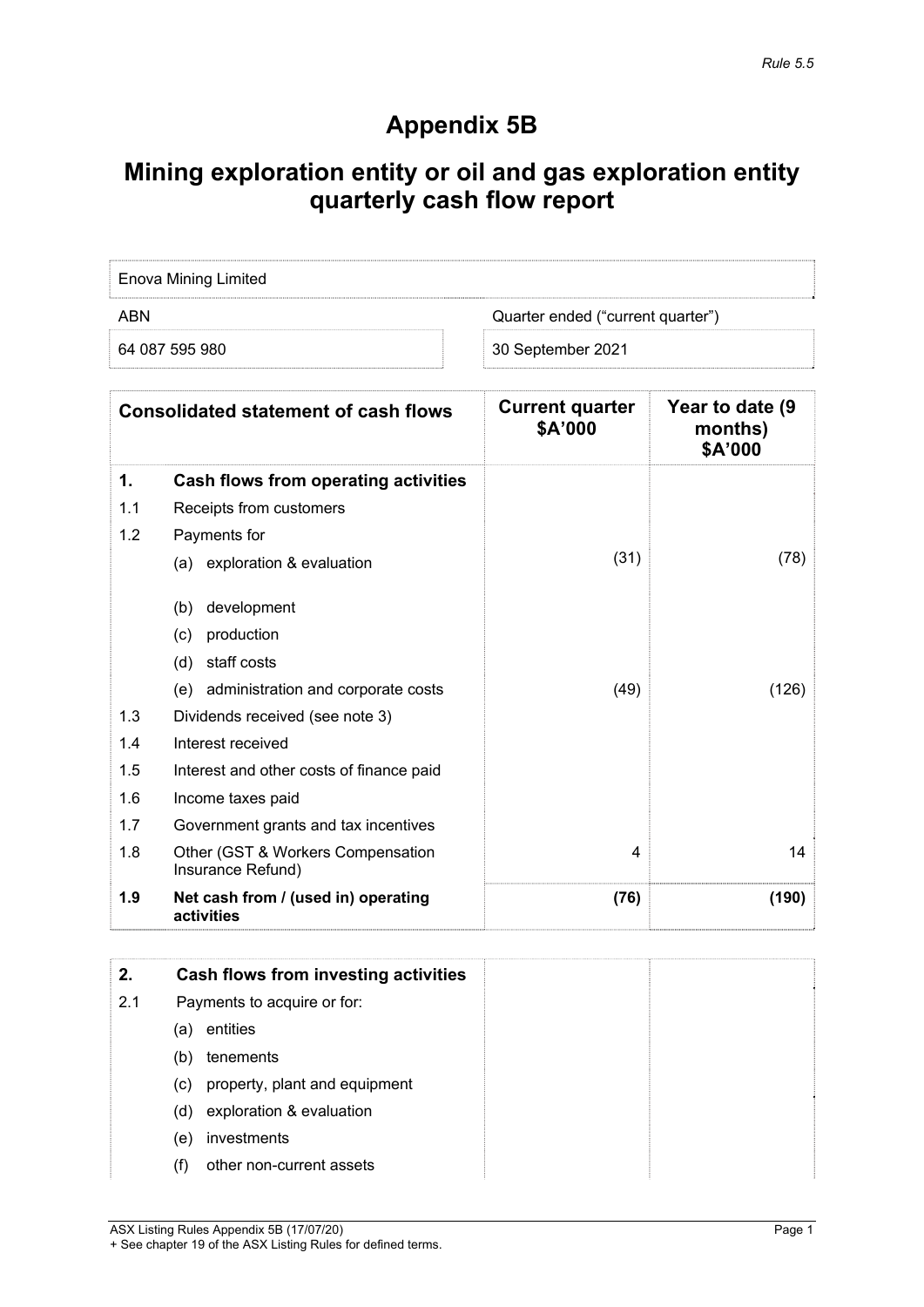|     | <b>Consolidated statement of cash flows</b>       | <b>Current quarter</b><br>\$A'000 | Year to date (9<br>months)<br>\$A'000 |
|-----|---------------------------------------------------|-----------------------------------|---------------------------------------|
| 2.2 | Proceeds from the disposal of:                    |                                   |                                       |
|     | entities<br>(a)                                   |                                   |                                       |
|     | (b)<br>tenements                                  |                                   |                                       |
|     | property, plant and equipment<br>(c)              |                                   |                                       |
|     | (d)<br>investments                                |                                   |                                       |
|     | other non-current assets<br>(e)                   |                                   |                                       |
| 2.3 | Cash flows from loans to other entities           |                                   |                                       |
| 2.4 | Dividends received (see note 3)                   |                                   |                                       |
| 2.5 | Other (provide details if material)               |                                   |                                       |
| 2.6 | Net cash from / (used in) investing<br>activities |                                   |                                       |

| 3.   | Cash flows from financing activities                                                       |     |     |
|------|--------------------------------------------------------------------------------------------|-----|-----|
| 3.1  | Proceeds from issues of equity securities<br>(excluding convertible debt securities)       |     |     |
| 3.2  | Proceeds from issue of convertible debt<br>securities                                      |     |     |
| 3.3  | Proceeds from exercise of options                                                          |     |     |
| 3.4  | Transaction costs related to issues of equity<br>securities or convertible debt securities |     |     |
| 3.5  | Proceeds from borrowings                                                                   | 100 | 200 |
| 3.6  | Repayment of borrowings                                                                    |     |     |
| 3.7  | Transaction costs related to loans and<br>borrowings                                       |     |     |
| 3.8  | Dividends paid                                                                             |     |     |
| 3.9  | Other (provide details if material)                                                        |     |     |
| 3.10 | Net cash from / (used in) financing<br>activities                                          | 100 | 200 |

| 4.  | Net increase / (decrease) in cash and<br>cash equivalents for the period | 34   | 48    |
|-----|--------------------------------------------------------------------------|------|-------|
| 4.1 | Cash and cash equivalents at beginning of<br>period                      |      |       |
| 4.2 | Net cash from / (used in) operating<br>activities (item 1.9 above)       | (76) | (190) |
| 4.3 | Net cash from / (used in) investing activities<br>item 2.6 above)        |      |       |
| 4.4 | Net cash from / (used in) financing activities<br>(item 3.10 above)      | 100  | 200   |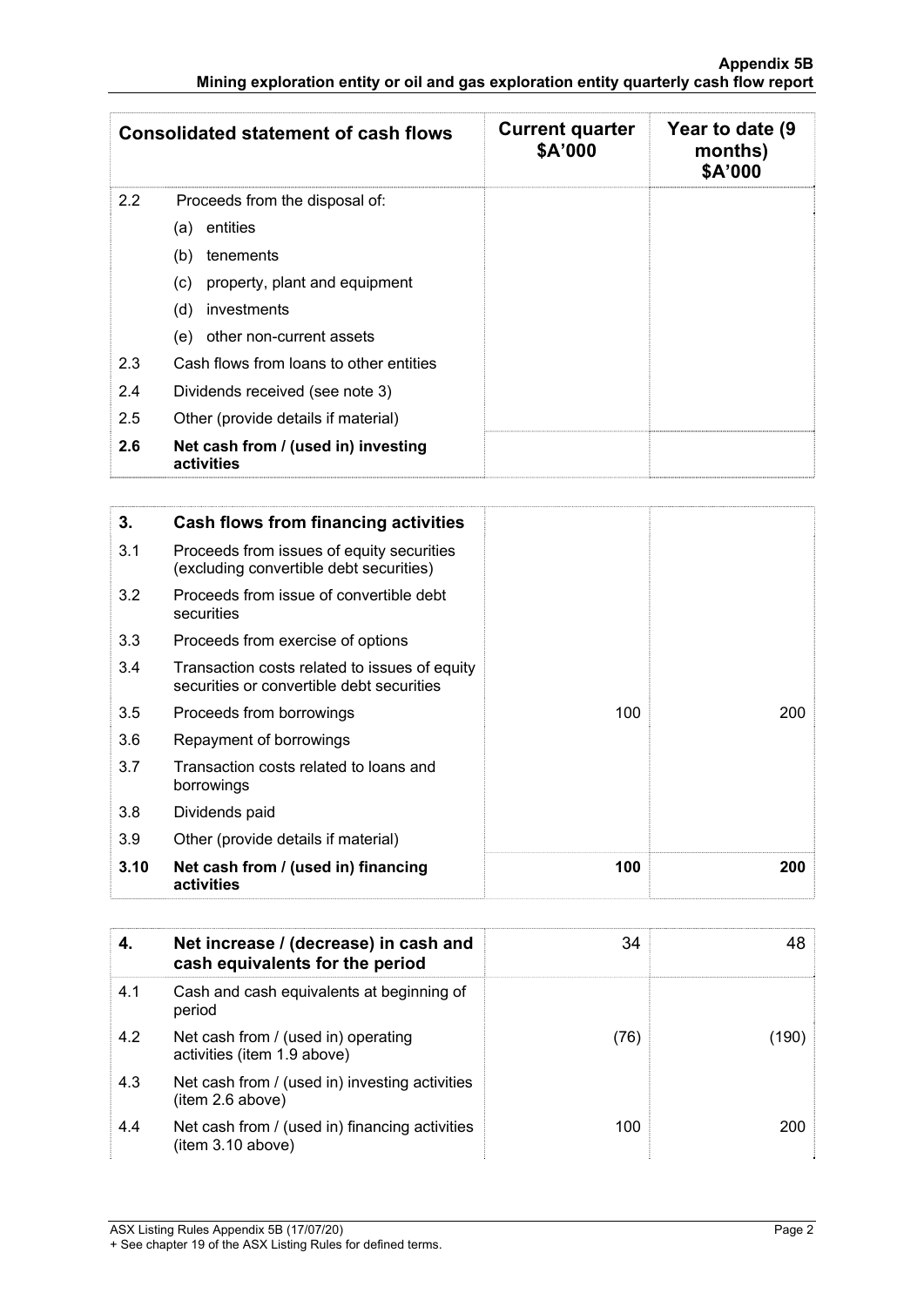| <b>Consolidated statement of cash flows</b> |                                                      | <b>Current quarter</b><br>\$A'000 | Year to date (9)<br>months)<br>\$A'000 |
|---------------------------------------------|------------------------------------------------------|-----------------------------------|----------------------------------------|
| 4.5                                         | Effect of movement in exchange rates on<br>cash held |                                   |                                        |
| 4.6                                         | Cash and cash equivalents at end of<br>period        | 58                                |                                        |

| 5.  | Reconciliation of cash and cash<br>equivalents<br>at the end of the quarter (as shown in the<br>consolidated statement of cash flows) to the<br>related items in the accounts | <b>Current quarter</b><br>\$A'000 | <b>Previous quarter</b><br>\$A'000 |
|-----|-------------------------------------------------------------------------------------------------------------------------------------------------------------------------------|-----------------------------------|------------------------------------|
| 5.1 | <b>Bank balances</b>                                                                                                                                                          | 58                                | 34                                 |
| 5.2 | Call deposits                                                                                                                                                                 |                                   |                                    |
| 5.3 | <b>Bank overdrafts</b>                                                                                                                                                        |                                   |                                    |
| 5.4 | Other (provide details)                                                                                                                                                       |                                   |                                    |
| 5.5 | Cash and cash equivalents at end of<br>quarter (should equal item 4.6 above)                                                                                                  | 58                                | 34                                 |

| 6.  | Payments to related parties of the entity and their<br>associates                                                                                           | <b>Current quarter</b><br>\$A'000 |  |
|-----|-------------------------------------------------------------------------------------------------------------------------------------------------------------|-----------------------------------|--|
| 6.1 | Aggregate amount of payments to related parties and their<br>associates included in item 1                                                                  | nil                               |  |
| 6.2 | Aggregate amount of payments to related parties and their<br>associates included in item 2                                                                  | nil                               |  |
|     | Note: if any amounts are shown in items 6.1 or 6.2, your quarterly activity report must include a description of, and an<br>explanation for, such payments. |                                   |  |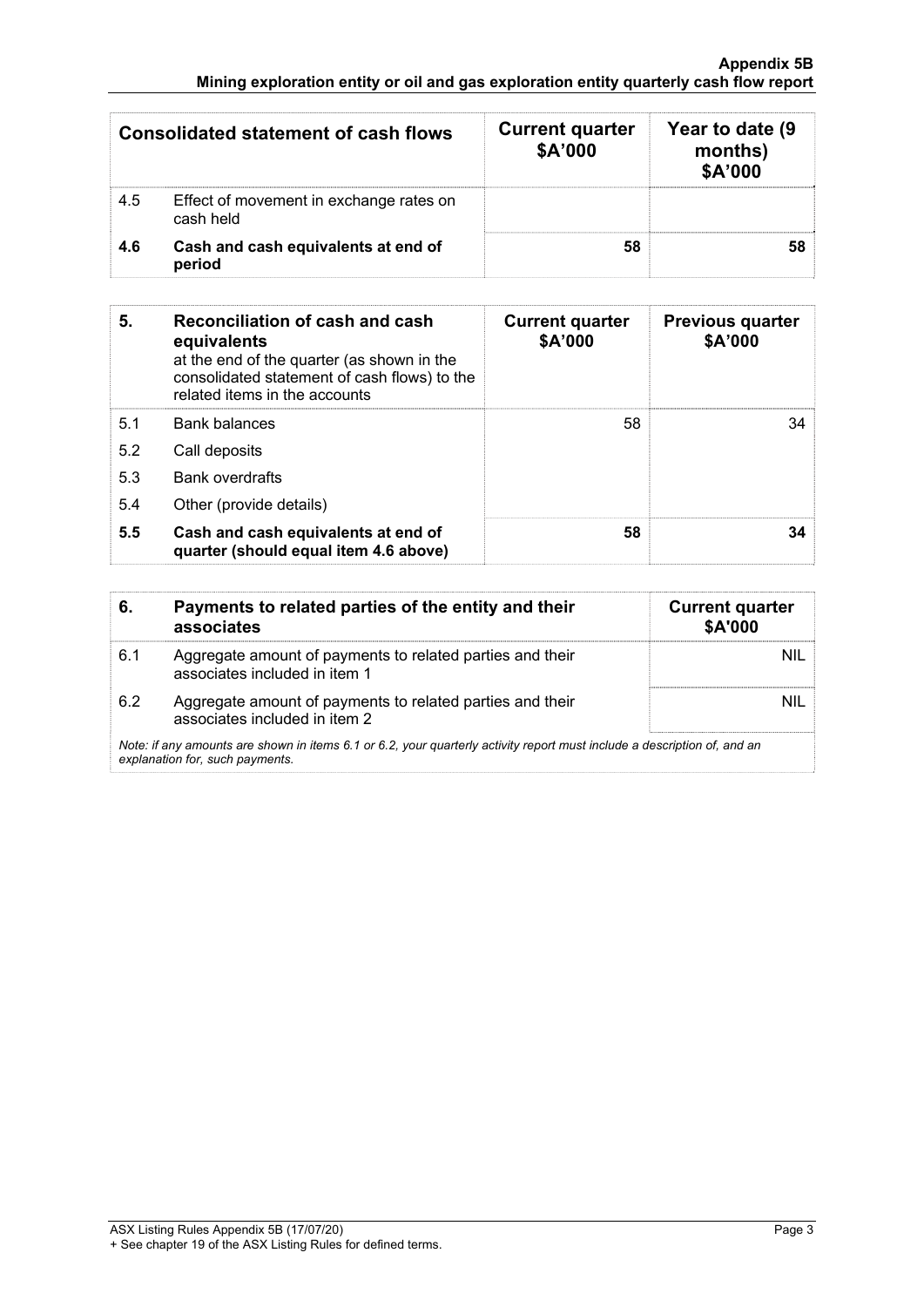#### **Appendix 5B Mining exploration entity or oil and gas exploration entity quarterly cash flow report**

| 7.         | <b>Financing facilities</b><br>Note: the term "facility' includes all forms of financing<br>arrangements available to the entity.<br>Add notes as necessary for an understanding of the<br>sources of finance available to the entity.                                                                                                                                                                                                                                                                                                                                                                                                                                | <b>Total facility</b><br>amount at quarter<br>end<br>\$A'000 | Amount drawn at<br>quarter end<br>\$A'000 |
|------------|-----------------------------------------------------------------------------------------------------------------------------------------------------------------------------------------------------------------------------------------------------------------------------------------------------------------------------------------------------------------------------------------------------------------------------------------------------------------------------------------------------------------------------------------------------------------------------------------------------------------------------------------------------------------------|--------------------------------------------------------------|-------------------------------------------|
| 7.1        | Loan facilities                                                                                                                                                                                                                                                                                                                                                                                                                                                                                                                                                                                                                                                       | 300                                                          | 300                                       |
| 7.2        | Credit standby arrangements                                                                                                                                                                                                                                                                                                                                                                                                                                                                                                                                                                                                                                           | 0                                                            | 0                                         |
| 7.3        | Other (please specify)                                                                                                                                                                                                                                                                                                                                                                                                                                                                                                                                                                                                                                                | $\mathbf{0}$                                                 | 0                                         |
| 7.4        | <b>Total financing facilities</b>                                                                                                                                                                                                                                                                                                                                                                                                                                                                                                                                                                                                                                     | 300                                                          | 300                                       |
| 7.5<br>7.6 | Unused financing facilities available at quarter end<br>Include in the box below a description of each facility above, including the lender, interest<br>rate, maturity date and whether it is secured or unsecured. If any additional financing<br>facilities have been entered into or are proposed to be entered into after quarter end,<br>include a note providing details of those facilities as well.                                                                                                                                                                                                                                                          |                                                              |                                           |
|            | New Loan was received on 26th July 2021 from EMMCO Mining Sdn Bhd (EMMCO) of<br>AUD\$100,000 maturing on the $26th$ Jan 2022.<br>As of 30.09.2021, four Loans provided by Emmco Mining Sdn Bhd total AUD\$300,000<br>(Principal only) plus accrued interest of AUD\$24,812.13. Each loan having a maturity date of<br>08/02/2022, 19/02/2022, 12/10/2021 and 26/01/2022 respectively.<br>As at the date of this report, a further loan of \$50,000 was received on the $22^{nd}$ Oct. 2021<br>from EMMCO, with a maturity date of 22/04/2022.<br>All loans are six-month term with interest at 15% pa.<br>EMMCO is an associated with Director, Mr Harun Halim Rasip. |                                                              |                                           |

| 8.  | Estimated cash available for future operating activities                                                                                                                                                                        | \$A'000 |
|-----|---------------------------------------------------------------------------------------------------------------------------------------------------------------------------------------------------------------------------------|---------|
| 8.1 | Net cash from / (used in) operating activities (item 1.9)                                                                                                                                                                       | (76)    |
| 8.2 | (Payments for exploration & evaluation classified as investing<br>activities) (item $2.1(d)$ )                                                                                                                                  |         |
| 8.3 | Total relevant outgoings (item $8.1 +$ item $8.2$ )                                                                                                                                                                             | (76)    |
| 8.4 | Cash and cash equivalents at quarter end (item 4.6)                                                                                                                                                                             | 58      |
| 8.5 | Unused finance facilities available at quarter end (item 7.5)                                                                                                                                                                   |         |
| 8.6 | Total available funding (item $8.4 +$ item $8.5$ )                                                                                                                                                                              | 58      |
| 8.7 | Estimated quarters of funding available (item 8.6 divided by<br>item $8.3$ )                                                                                                                                                    | (0.76)  |
|     | Note: if the entity has reported positive relevant outgoings (ie a net cash inflow) in item 8.3, answer item 8.7 as "N/A".<br>Otherwise, a figure for the estimated quarters of funding available must be included in item 8.7. |         |
|     |                                                                                                                                                                                                                                 |         |

- 8.8 If item 8.7 is less than 2 quarters, please provide answers to the following questions:
	- 8.8.1 Does the entity expect that it will continue to have the current level of net operating cash flows for the time being and, if not, why not?

 Answer: Future cash outflows are attributable to the continued metallurgical testing of assay samples extracted from the Charley Creek Project, plus corporate costs. Assay testing is expected to be complete by Q4, 2021